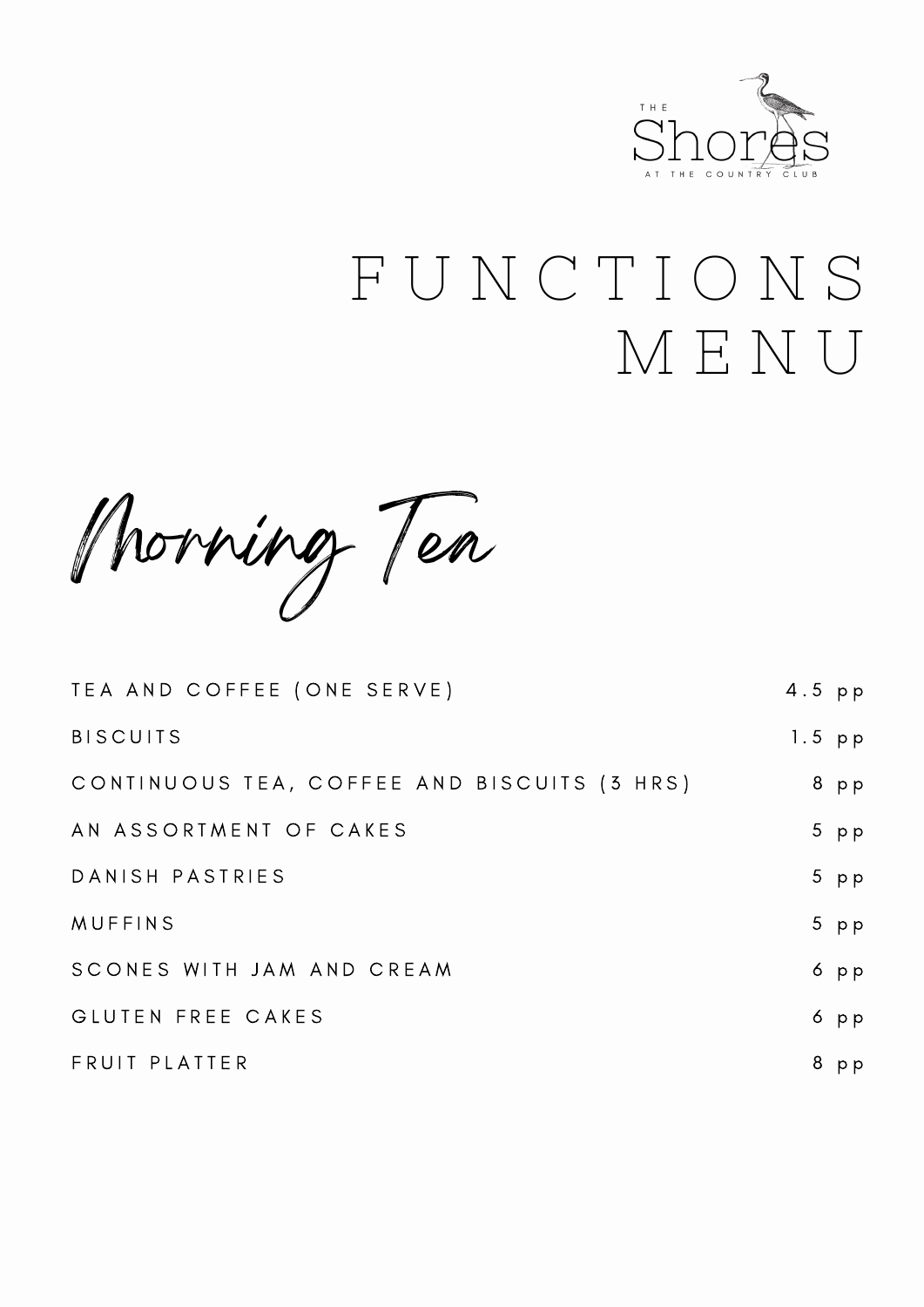

Canapes '

CANAPES ARE ONLY AVAILABLE IN CONJUNCTION WITH AN A LA CARTE OR BUFFET MEAL (MINIMUM OF 20 PER CHOICE)

## 3 E A C H

SATAY CHICKEN SKEWERS TOMATO AND MOZZARELLA SKEWERS EASTERN SPICED BEEF SKEWERS MEATBALLS WITH SWEET CHILLI ARANCINI (VARIOUS FLAVOURS) MARINATED OLIVES (VEGAN) SMOKED PORK BELLY BITES WITH DIPPING SAUCE CAMEMBERT AND SEMI DRIED TOMATO ON CRISPY BAGUETTE SMOKED SALMON AND DILL MAYONNAISE ON CRISPY BAGUETTE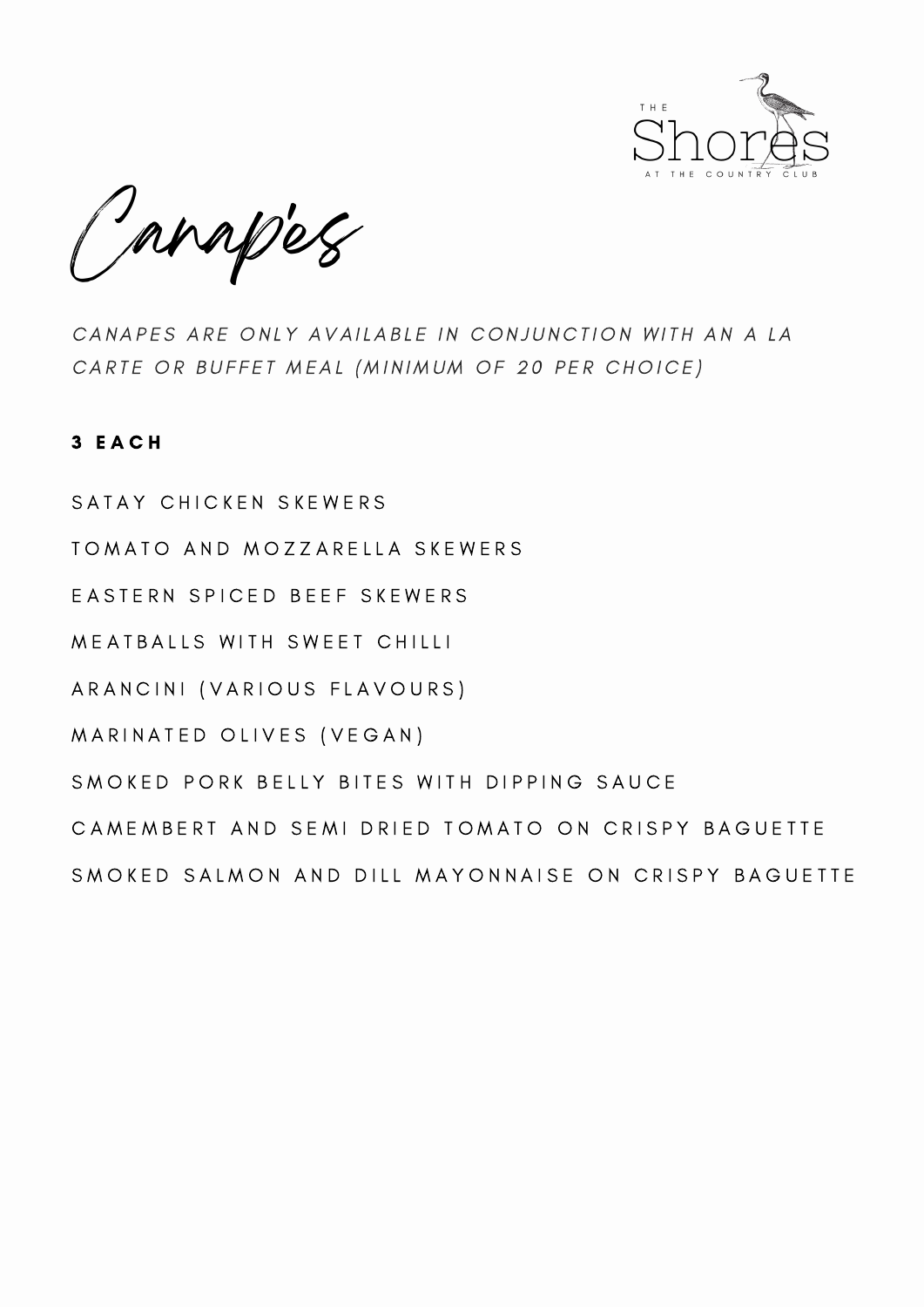



MINIMUM OF 10 PERSONS, FINGER FOOD SERVED ON A CATERING TABLE ON PLATTERS

| $17$ pp        |                        |
|----------------|------------------------|
| 10 GUESTS      | CHOICE OF 4 SELECTIONS |
| $20+$ GUESTS   | CHOICE OF 5 SELECTIONS |
| $30 + GUESTS$  | CHOICE OF 6 SELECTIONS |
| $50 + GUESTS$  | CHOICE OF 7 SELECTIONS |
| $100 + GUESTS$ | CHOICE OF 8 SELECTIONS |

## **SELECTIONS**

MINI VEGETABLE SPRING ROLLS TEMPURA CALAMARI RINGS CRUMBED PRAWN CUTLETS SATAY CHICKEN SKEWERS ANGUS BEEF SLIDERS MINI SAUSAGE ROLLS MINI GOURMET PIES PEKING DUCK SPRING ROLLS MINI QUICHES VEGETABLE SAMOSAS NORI ROLLS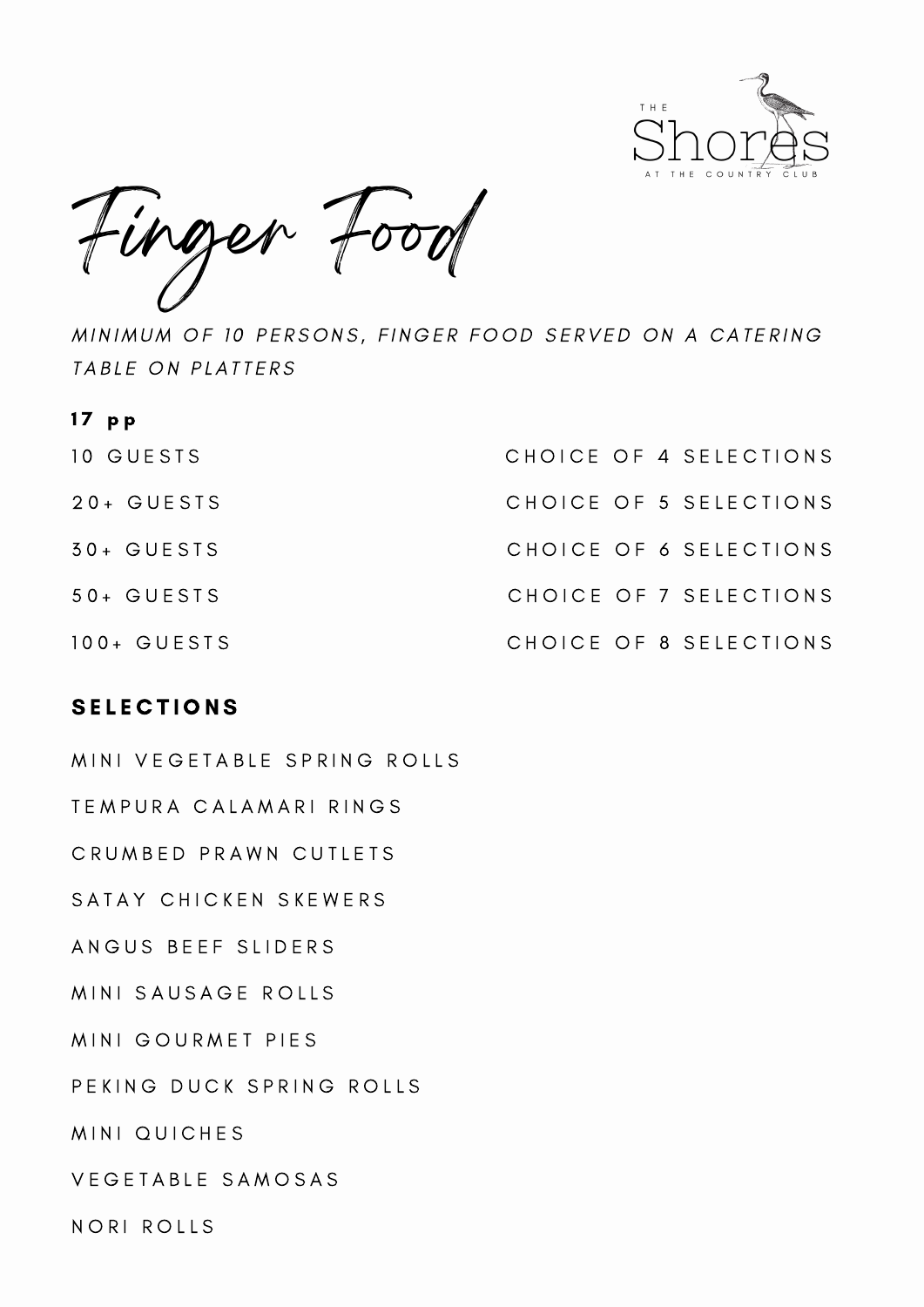

Gourmet wraps and sandwiches

MINIMUM OF 10 PERSONS GLUTEN FREE + 2.5 p p

## 14 pp

| 10 GUESTS    |  | CHOICE OF 2 SELECTIONS |
|--------------|--|------------------------|
| 11-20 GUESTS |  | CHOICE OF 3 SELECTIONS |
| 21-40 GUESTS |  | CHOICE OF 4 SELECTIONS |
| 40+ GUESTS   |  | CHOICE OF 5 SELECTIONS |

## **SELECTIONS**

HAM, CHEESE AND LETTUCE CURRIED EGG AND LETTUCE CHICKEN, LETTUCE, MAYO, CARROT AND CUCUMBER SMOKED SALMON, DILL MAYO, LETTUCE AND RED ONION CORN BEEF, CHEESE, CHUTNEY AND TOMATO CHICKEN AND COLESLAW CHICKEN, BACON, PARMESAN AND LETTUCE ROAST BEEF, DIJON MUSTARD AND TOMATO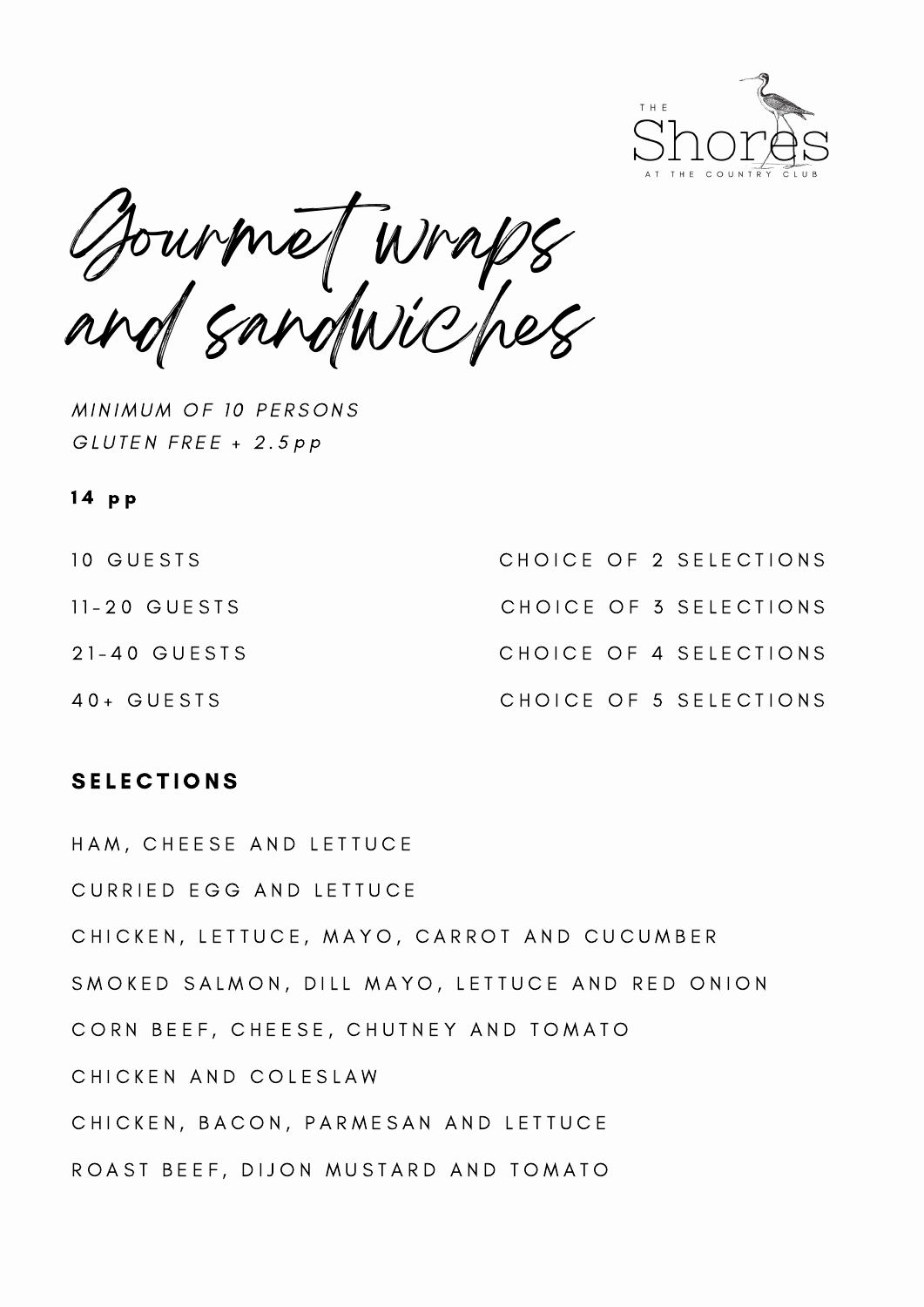

Hot and Cold

MINIMUM OF 10 PERSONS GLUTEN FREE + 2.5 p p

#### 1 8 p p

#### 10-30 GUESTS

CHOICE OF 4 HOT FINGER FOODS + 2 SANDWICH SELECTIONS

#### 3 1 - 5 0 G U E S T S

CHOICE OF 4 HOT FINGER FOODS + 3 SANDWICH SELECTIONS

#### 5 0 + G U E S T S

CHOICE OF 4 HOT FINGER FOODS + 4 SANDWICH SELECTIONS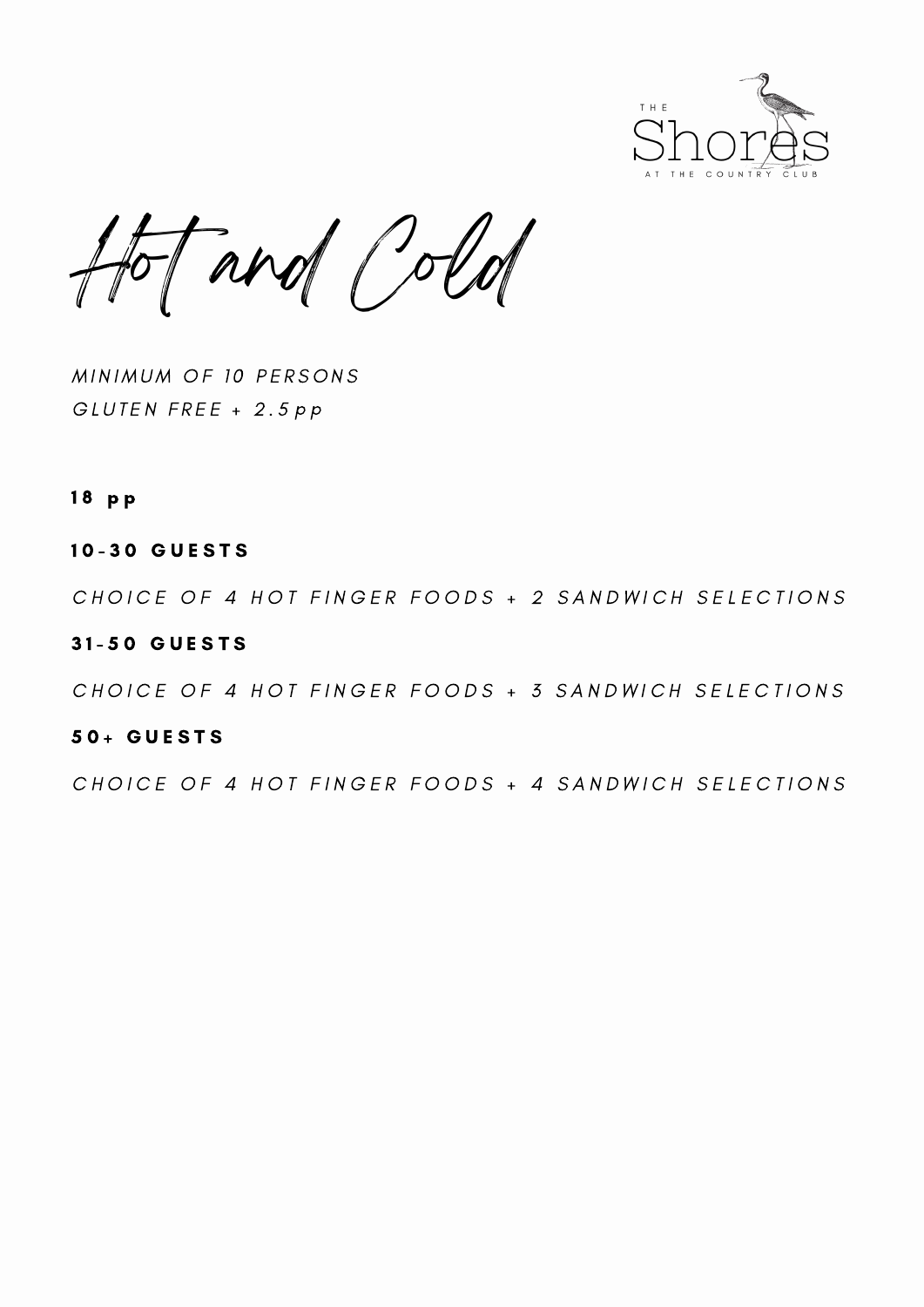

 $ln f$ ar  $\overline{\phantom{a}}$ 

ALL OPTIONS ARE ALTERNATE DROP

OPTION ONE 39 PP OPTION TWO 44.5 PP CHOICE OF TWO MAINS AND TWO DESSERTS CHOICE OF TWO ENTREES AND TWO MAINS

OPTION THREE 54.5 PP CHOICE OF TWO ENTREES, TWO MAINS AND TWO DESSERTS

## ENTREE SELECTIONS

THAI CHICKEN SALAD TEMPURA WHITING AND VIETNAMESE SALAD CHICKEN CAESER SALAD SMOKED SALMON SALAD SALT AND PEPPER CALAMARI GNOCCHI (VEG) MUSHROOM, SPINACH AND HERB RISOTTO (VEG) THAI CHICKEN, ASIAN VEGETABLES, LEMON & ORANGE DRESSING WHITING, HERBS, MESCLUN MIX, CREAMY ASIAN DRESSING CHICKEN, MESCLUN MIX, EGG, BACON, CAESER DRESSING SMOKED SALMON, MESCLUN MIX, LEMON HOLLANDAISE CALAMARI, ROCKET, TOMATO, RED ONION, AIOLI DRESSING N A P O LI S A U C E, P A R M E S A N MUSHROOM, SPINACH AND HERB RISOTTO, LEMON HOLLANDAISE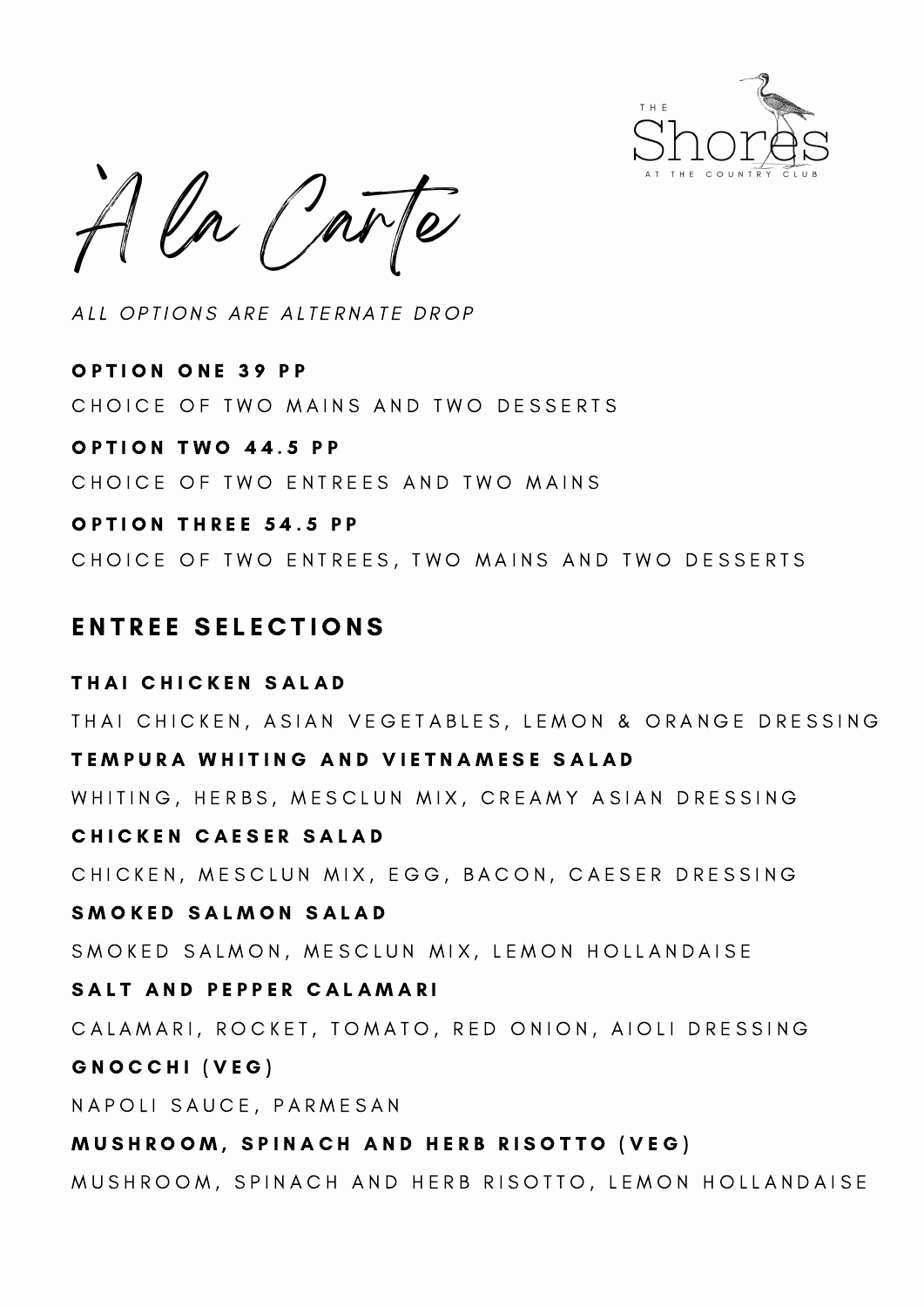

A la Carte  $\overline{\phantom{a}}$ 

# **MAINS SELECTIONS**

VEGETARIAN LASAGNE (VEGAN) RICH NAPOLI SAUCE, SIDE SALAD

CHICKEN BREAST WITH CAMEMBERT AND APRICOT CAMEMBERT, APRICOT, CREAMY CHICKEN JUS

OVEN BAKED BARRAMUNDI MUSHROOM RISOTTO, CHIVE AND BUTTER SAUCE

**ATLANTIC SALMON** WASABI MASH POTATO, BROCCOLINI, SOY BUTTER

MUSTARD AND PARMESAN CHICKEN BREAST SLOW BAKED ROMA TOMATOES, CREAMY BASIL SAUCE

**250 GM BLACK ANGUS SIRLOIN** MEDITERRANEAN STYLE MASH, CAFÉ DE PARIS BUTTER

250 GM BLACK ANGUS RUMP STEAK POTATO ROSTI, SPINACH SALAD, HOLLANDAISE SAUCE

PORK LOIN STEAK ROAST GARLIC CHATS, STEAMED GREENS, OUR APPLE CHUTNEY